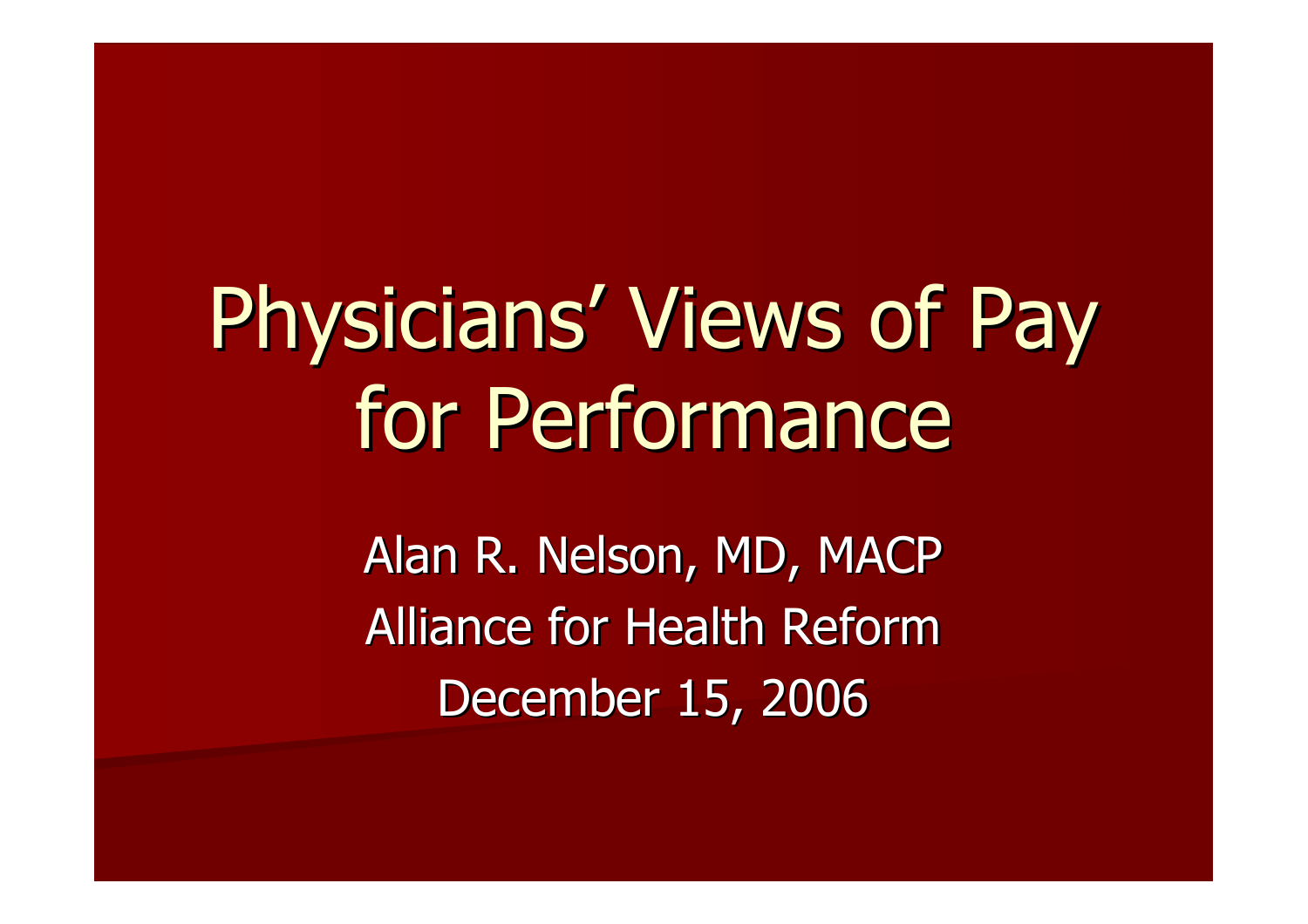#### Physicians' View of P4P

**NHich Physicians?** 

#### **NAT Pay for Performance programs?**

Just what are we talking about??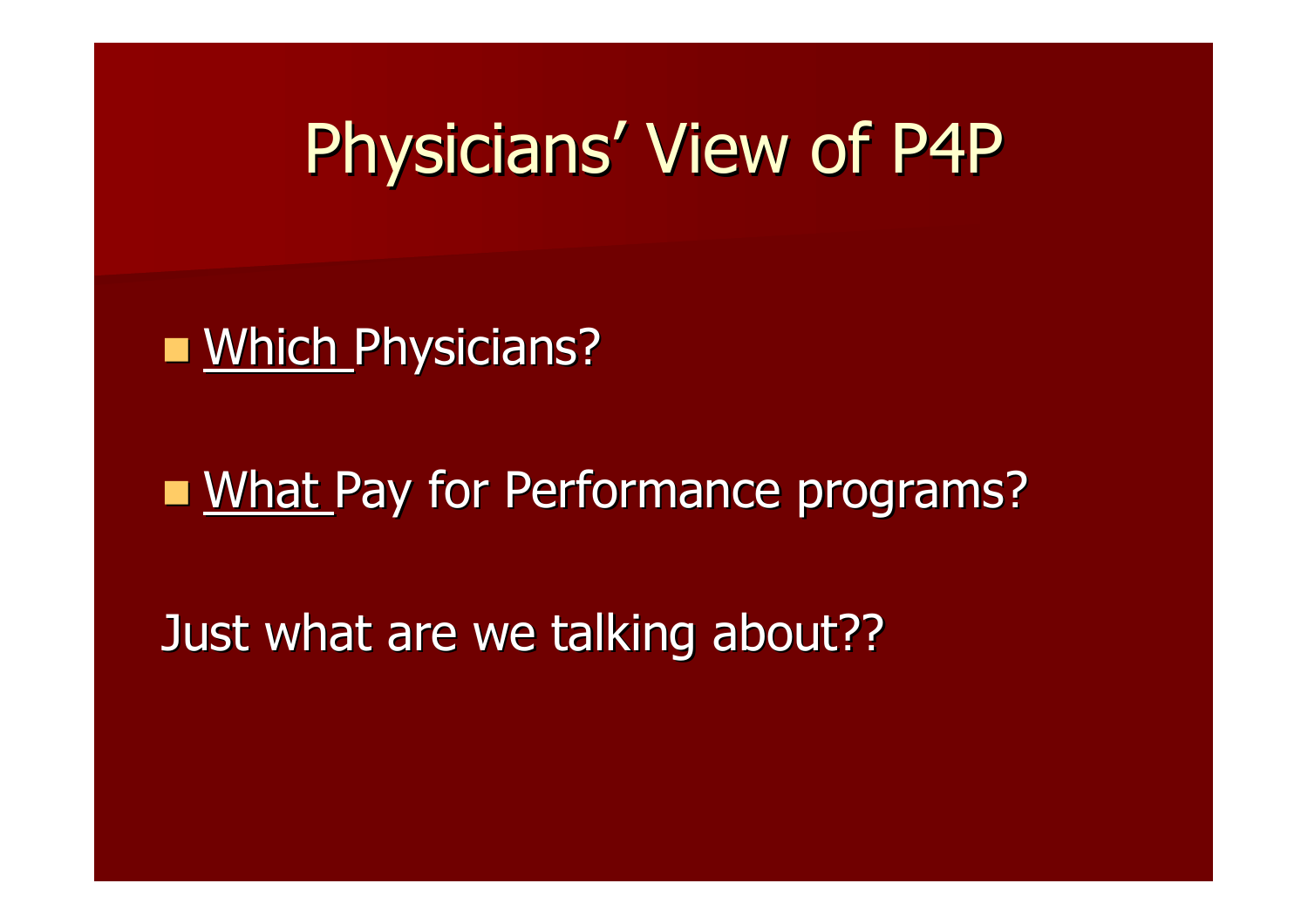My focus today: Quality measurement and reporting, plus supportive payment policies, for the Medicare program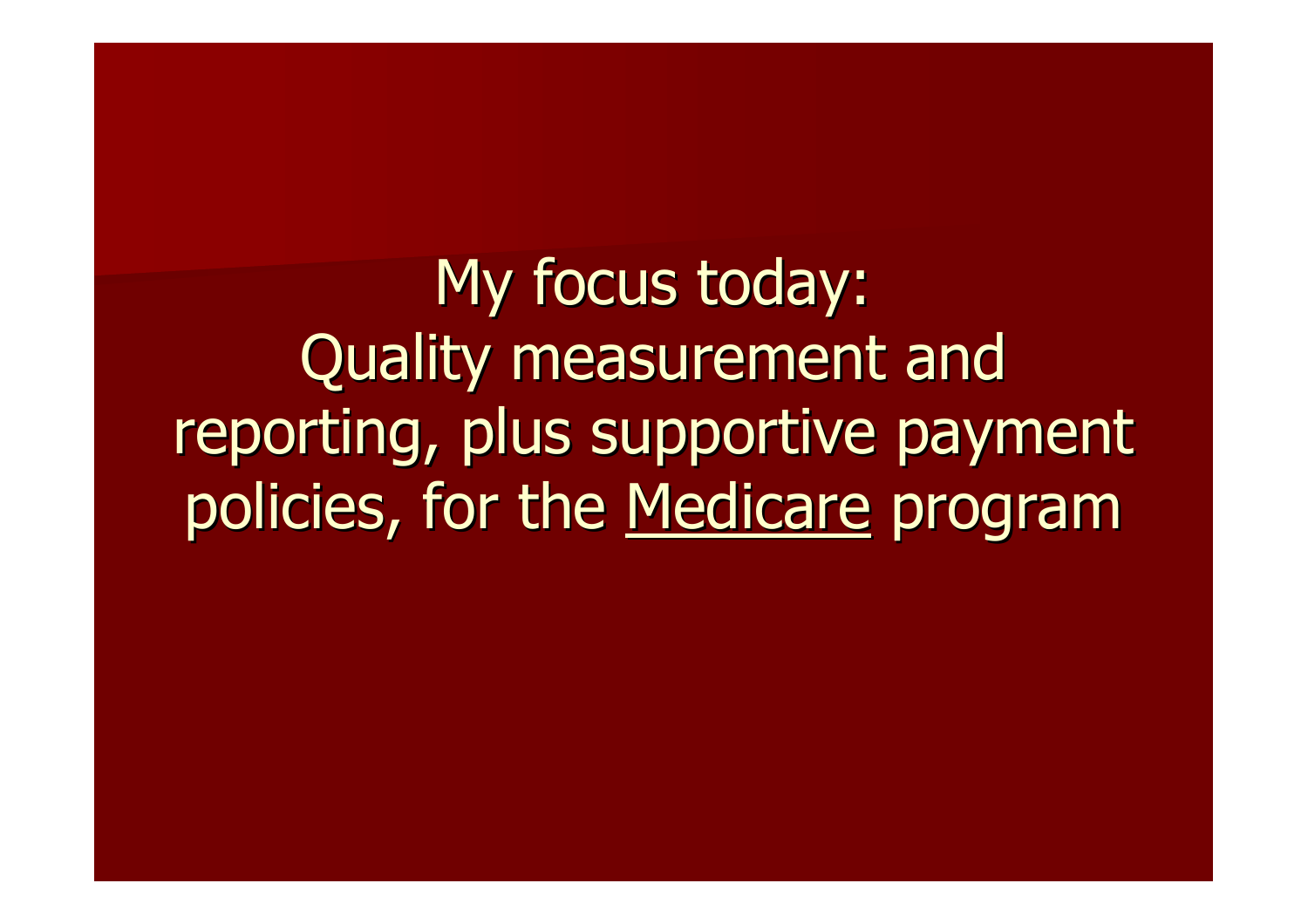## Which physicians?

**Physician organizations:** 

- American Medical Association
- American College of Physicians
- American Academy of Family Physicians

Practice setting and geographic location makes a difference. Some specialties are just getting started and have no policy framework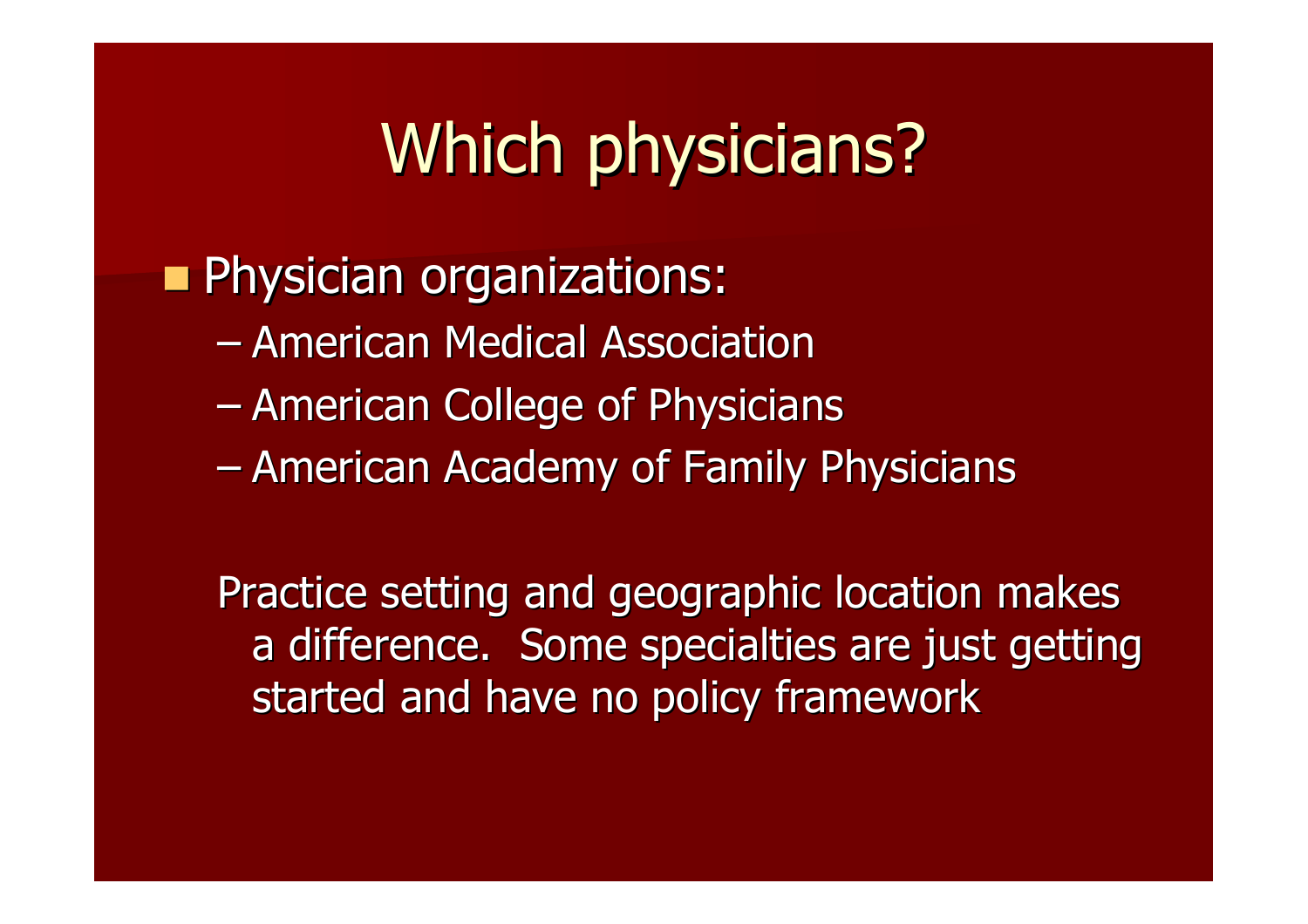#### What are the concerns?

- **That measures be evidence-based, valid, and** relevant (e.g. developed by the Physicians Consortium, validated by the National Quality Forum, and approved by AQA)
- **The administrative burden, especially in paper**based offices
- **The cost of implementing information** technology
- **Adverse selection**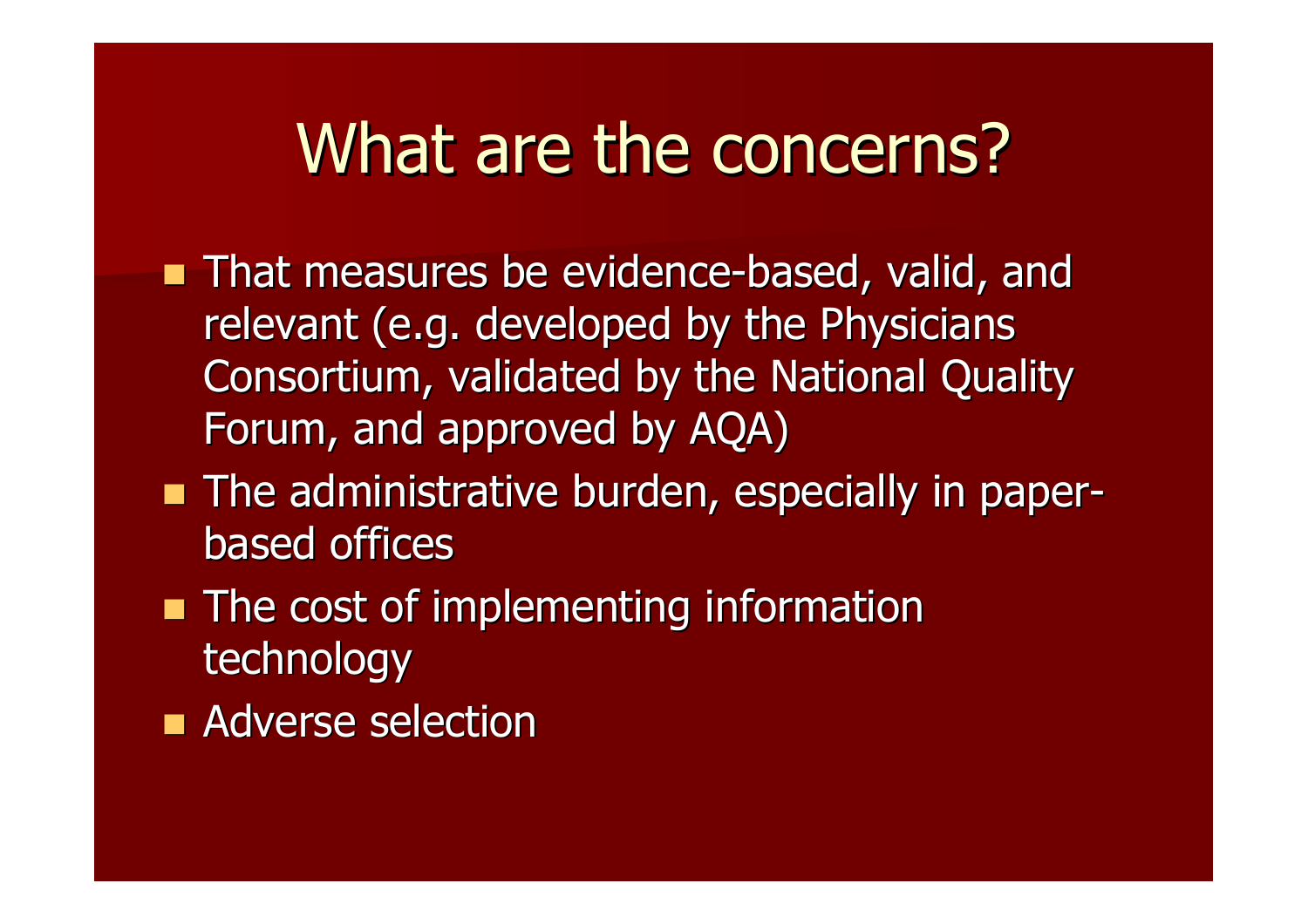#### More Worries

**Efficiency measures may not be** adequately risk-adjusted

- **Misattribution of costs among multiple** physicians caring for the same patient
- **Reporting system errors**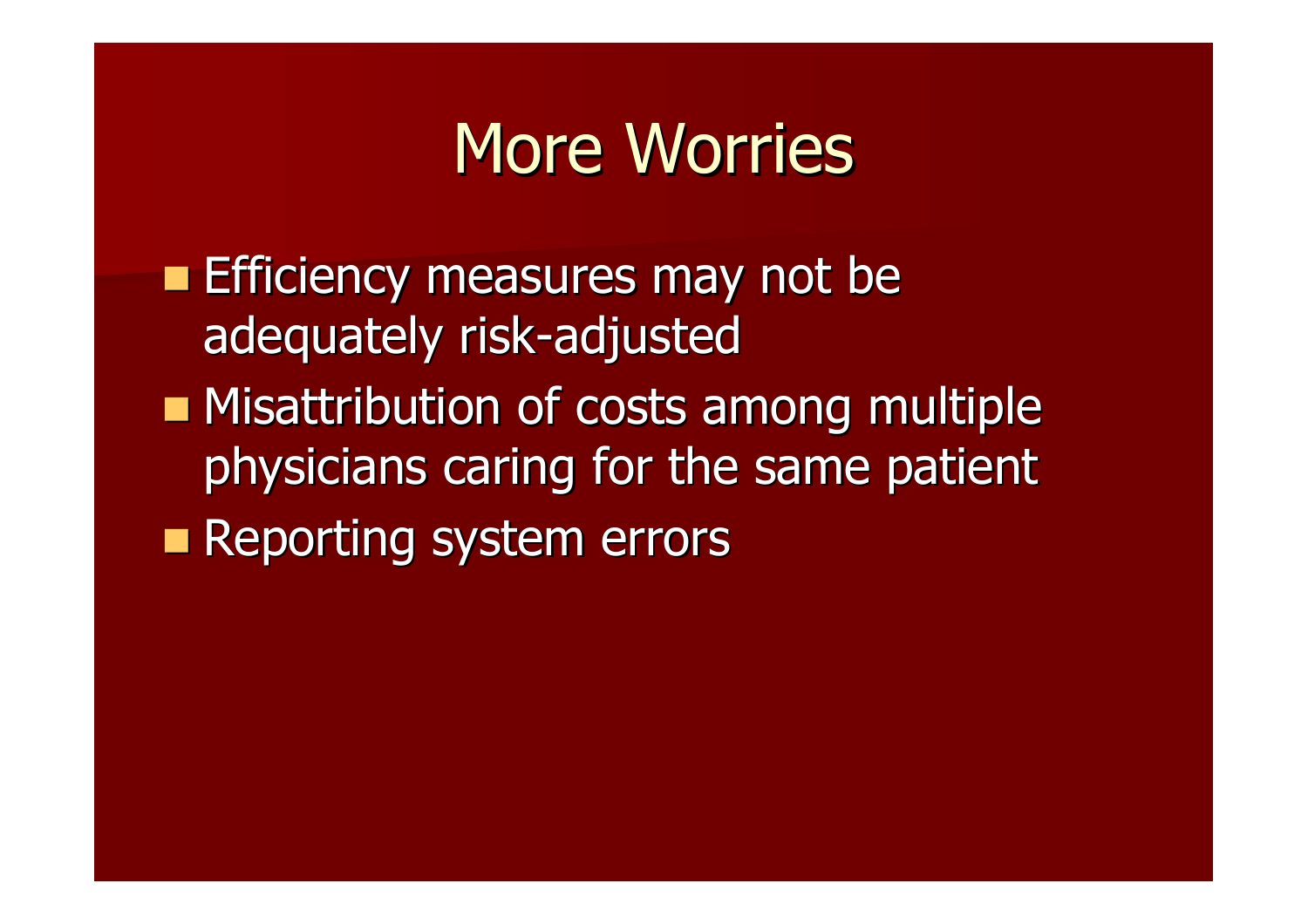### IOM: Proceed cautiously and correct as you go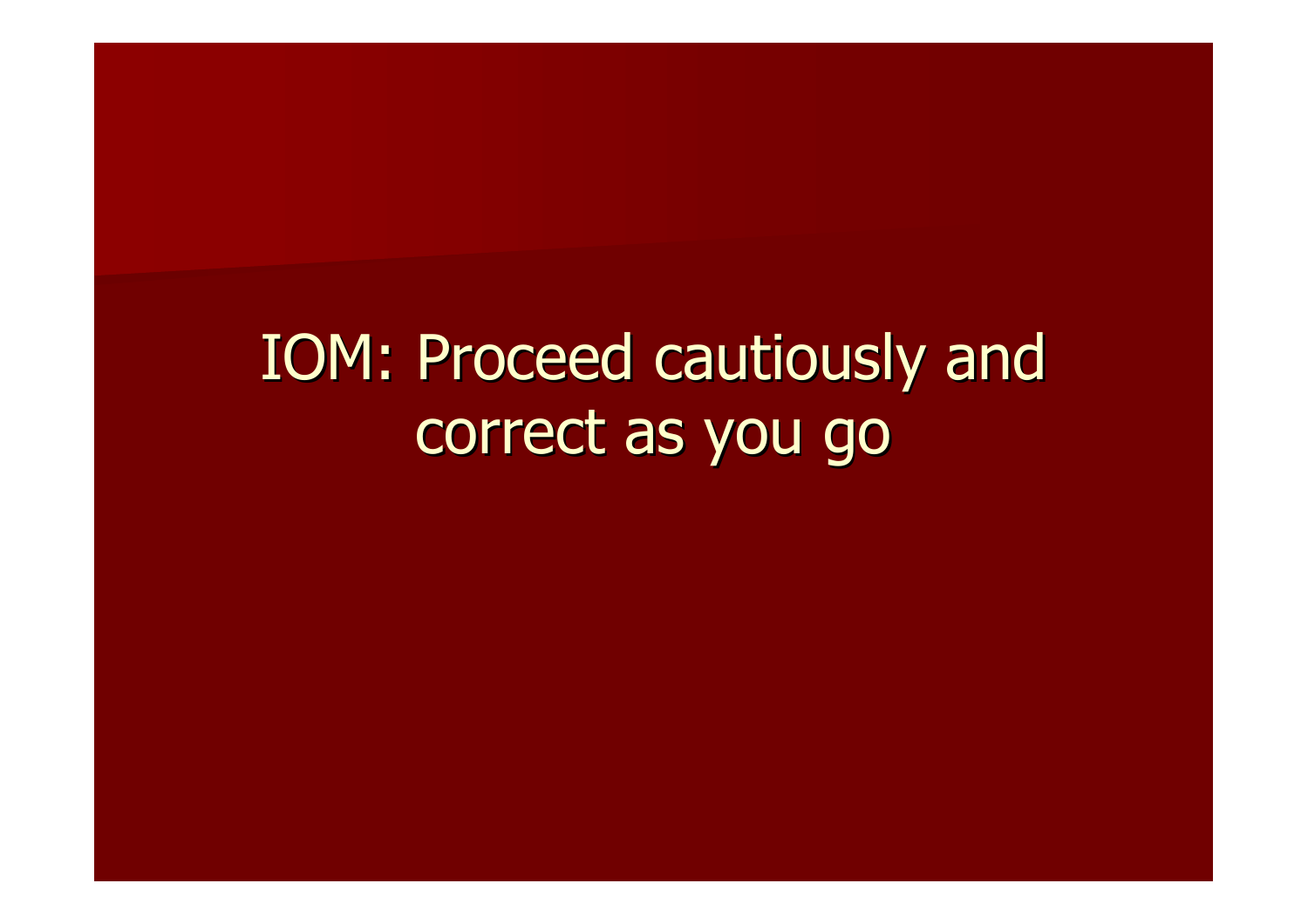#### Lessons from the UK

**Lake Wobegone syndrome** 

Doctors, like everyone, perform to the test